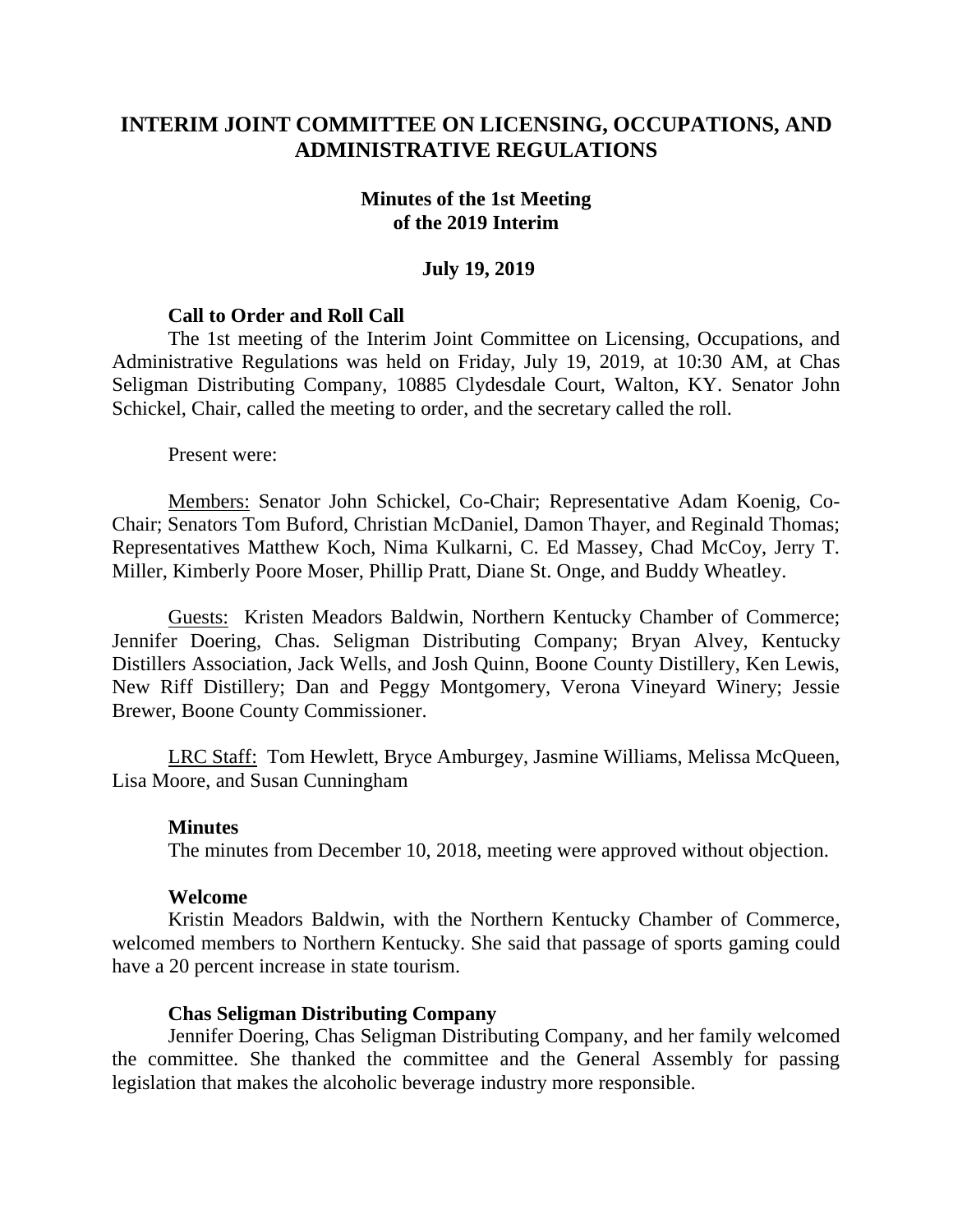### **Kentucky Distillers Association**

Ken Lewis, New Riff Distilling, said the bourbon industry is increasingly important to Northern Kentucky. Northern Kentucky is often seen as a suburb of Cincinnati. The bourbon industry helps tie the area into the culture of the rest of the state. New Riff is five years old and has invested \$22 million in two campuses. Another campus with new rick houses is in the planning stage. Later this summer, the distillery will add three additional fermenters, creating a 50 percent increase in production capability.

Because of the economic investment and additional tourism, during the last six years the attitude has changed toward the industry. However, the industry does need continued reduction of red tape and regulatory reform. The Supreme Court in Tennessee will clarify the issue of commerce clause versus the right for states to sell alcohol. This is important for the smaller business to be able to ship to other states. Also, the ability to sell single bottles to tourists in distillery gift shops will benefit the business.

Jack Wells said the craft industry appreciated everything that the legislature has done over the past few years regarding regulations. Boone County Distilling Company is only four years old and is a much smaller operation than New Riff Distillery. Tourism has become a big part of their revenue stream. The brown sign on the interstate has increased visitors 150 percent. With e-commerce, alcohol needs to ship across state lines. Protect the shipping companies is currently the biggest problem.

The federal government placed a temporary reduction in the tax on proof gallons for craft distilleries from \$13.50 a proof gallon to \$2.70 a proof gallon. This has an effect on their business and what they are able to reinvest in their operations. A tax break for craft distilleries would be helpful.

Josh Quinn, Boone County Distillery, said New Riff Distilling, Boone County Distillery and other small distilleries in the area are united and consider themselves to be colleagues.

Bryan Alvey, Kentucky Distillers Association (KDA), said the Northern Kentucky region is having a significant impact on the bourbon industry. As of 2018 the industry employed over 20,000 people with a payroll of \$1 billion dollars, and \$2 billion dollars in capital investment. KDA partners with many other industries in the state to bring in tourism. Visitors who come to Kentucky to visit a horse farm also want to visit a distillery or a winery. The Bourbon Trail and the Bourbon Trail Craft Tour had over 1.4 million visitors in 2018.

HB 400 opened the door for shipping. The Tennessee Supreme Court decision will also have a positive impact. The KDA is letting other states know that we are open for business. The UPS is working with software companies to have interstate shipping become a reality.

Committee meeting materials may be accessed online at https://apps.legislature.ky.gov/CommitteeDocuments/50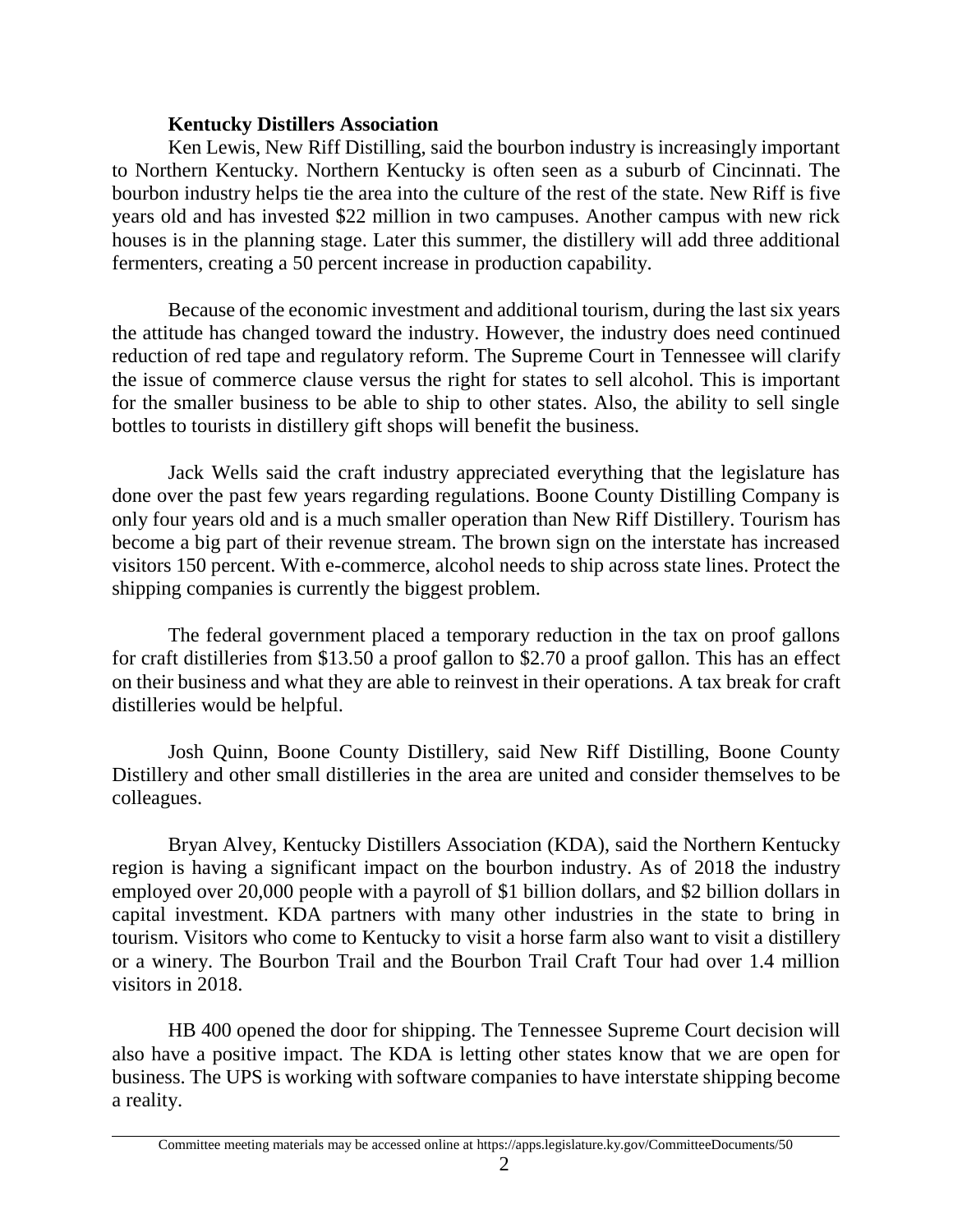The bourbon industry is the highest taxed industry in the state with 60 percent of the revenue from every bottle going to taxes. It is hoped that the federal tax extension that Mr. Wells mentioned will become permanent.

In response to a question from Representative Koenig, Mr. Lewis said New Riff competed in the San Francisco International Spirits competition, considered the most prestigious in the world. New Riff submitted five entries and all five won double gold.

In response to a question from Senator Thayer, Mr. Alvey said there are a lack of reciprocal states and helpful language in other states shipping laws. In Hawaii, if a resident wants to ship a bottle of spirits to their home from another state they must have a retail license. Common carriers do not have the luxury of time to check for a license. Alaska, on the other hand, is wide open, as is D.C. IMX is a software company that KDA and UPS have been working with regarding compliance. There are also discussions regarding new legislation. Finally, the in-person piece of HB 400 could be considered unconstitutional. There have been no law suites challenging it so far; however, that is a factor.

In response to a question from Senator Thomas, Mr. Alvey agreed that because of the Tennessee Distillers v. Total Wine case other states will see an opportunity to begin online sales. Kentucky currently ranks  $11<sup>th</sup>$  in distilleries in the United States, even though Kentucky still produces 95 percent of the worlds bourbon.

In response to a question from Representative Miller, Mr. Alvey said common carriers choosing to ship and laws in other states loosening restrictions will make shipping to other states easier. When parity is realized it will be easier to ship out of state.

In response to a question from Representative Kulkarni, Mr. Alvey said there is a detailed breakdown of where tourists visit and spend their money. Seventy percent are from either out of state or out of the country. These are affluent visitors who spend money in the area. This is good for wineries, distillers, restaurants and hotels.

## **Economic Benefits of Small Farm Wineries**

Dan and Peggy Montgomery, Verona Vineyard Winery, noted that their winery was small in comparison to the other alcohol industries in Kentucky. The winery was established in 2005, planting 2,500 vines on the farm in Verona. In addition to the grapes, fruit trees and chestnut trees were planted. Currently Verona Vineyard Winery has a capacity of 15,000 bottles, or 3,000 gallons in comparison to other wineries in Kentucky who are producing hundreds of thousands of gallons. The winery has won awards for every vintage released since 2008. Revenue has grown between 30 and 50 percent for the last eight years.

Committee meeting materials may be accessed online at https://apps.legislature.ky.gov/CommitteeDocuments/50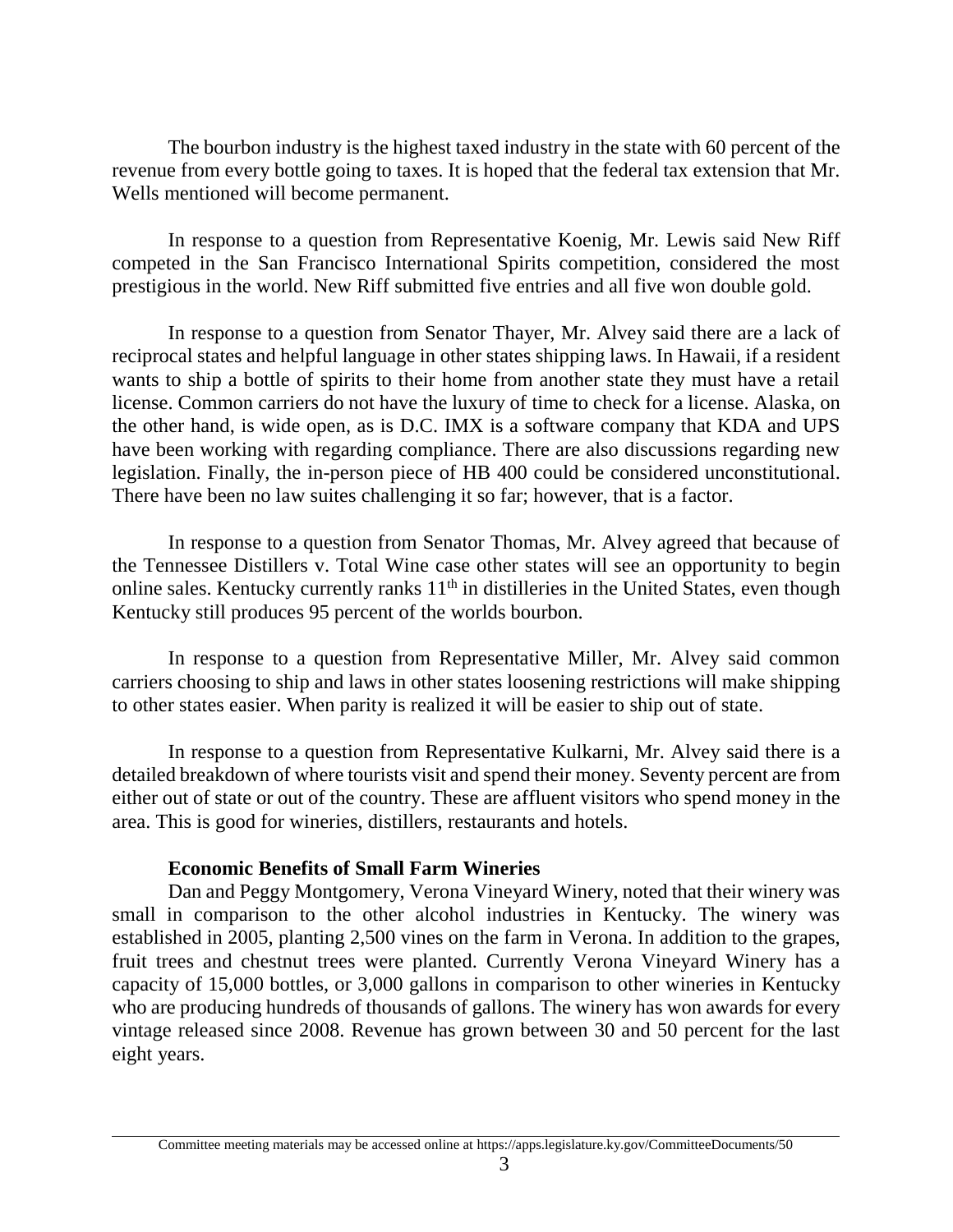Currently there are four full-time employees and 15 part-time employees working in the winery and restaurant. The winery has partnered with Walton-Verona High School FFA program funding events and working with students, educating them about the wine industry and how farming is important to this industry.

Partnering with other industries is important to grow tourism in the state. Therefore the winery is now licensed to sell bourbon and beer. They have also added food sales to enhance the experience.

Facebook is a primary mode of advertisement for the winery with 9,800 followers on their page. Forty-five percent of the winery's revenue comes from customers from Indiana and Ohio.

Another consideration for the winery is growing their customer base, and becoming known as the place people go for a consistent experience. It is important to cultivate a team that partners with local high schools and two year colleges to develop individuals who want to work in food service, farming, and manufacturing. This ensures quality in the products that they sell as well as great customer service and the hospitality that Kentucky is known for. With today's interest in "farm to table" restaurants, the winery gets requests to deliver wine to those restaurants. However, this can be cost prohibitive with the current distribution model. Automation of the licensing processes would be less time consuming.

Senator Schickel commended the Montgomery's for all the hard work that they have put into their winery, adding that it is a beautiful place to visit.

In response to a question from Senator Thomas, Mr. Montgomery said this is a tougher climate for growing grapes with a lot of heat and humidity. The American varietals Chambourcin, Norton, Vidal all make good wines. The winery also grows traditional French Vinifera, Cabernet Franc, Petite Verdot, Riesling and Chardonnay, also, a German varietal called Dornfelder. Kentucky does not have a signature varietal, a grape that we are known for, but the industry is working to develop such a grape. Once a grapevine is established in this climate it will do well. Legislatively the industry could use help with distribution to small local restaurants that want to carry local wine but cannot find a distributor who will sell one case at a time.

## **BR 94 AN ACT relating to Criminal Damage to Rental Property**

Jesse Brewer, Boone County Commissioner, said that not all tenants treat rental property with respect. There have been instances of damage to kitchen cabinets, intentional cigarette burns in carpets, broken windows and leaving trash behind for the property owner to clean up. This type of damage is costly to the property owner. A county attorney has advised that, because it is a civil matter, their office is not able to be of assistance in recovering money the owner is out for repairs.